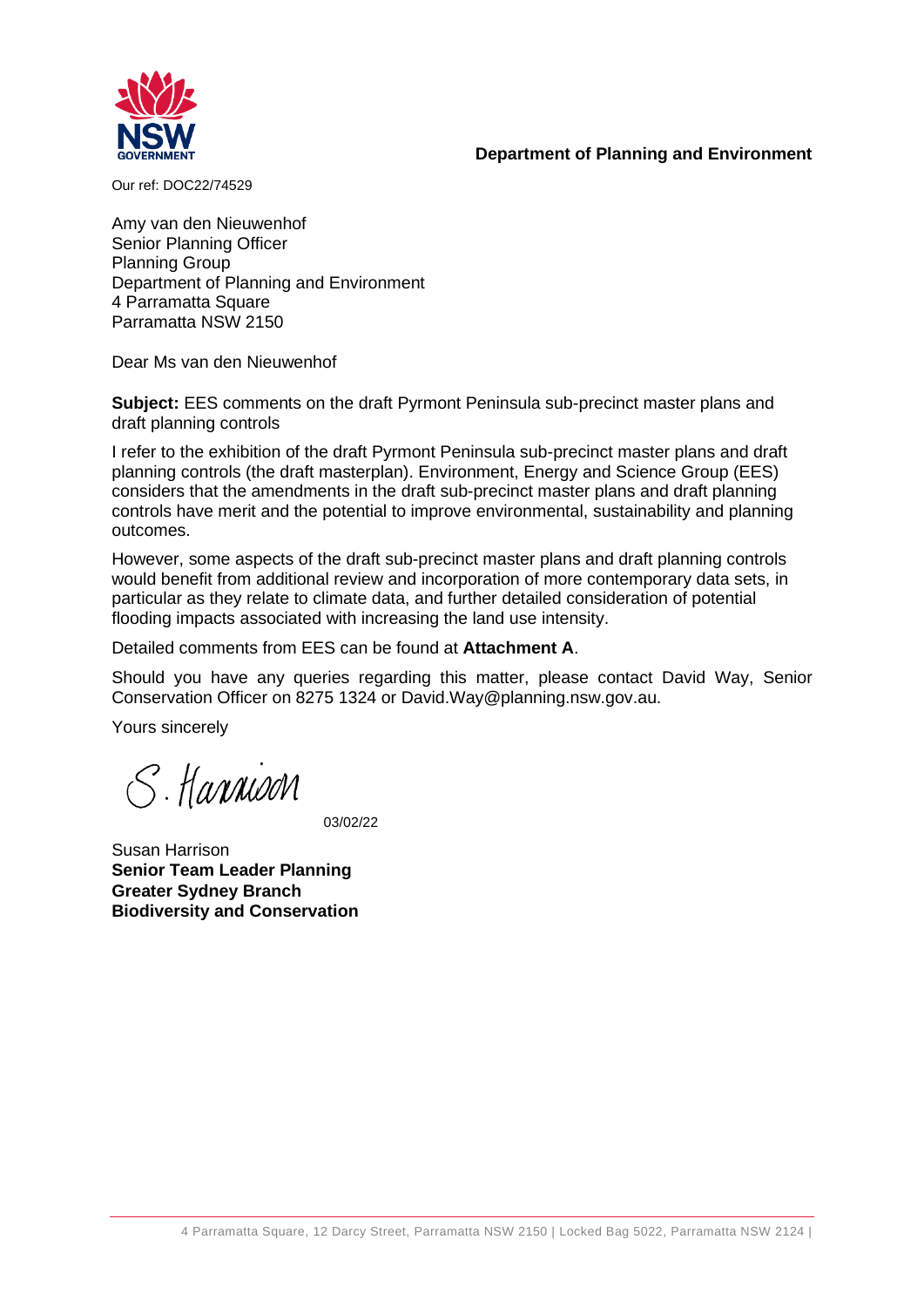

## **Attachment 1 – EES Comments on the draft Pyrmont Peninsula sub-precinct master plans and draft planning controls**

# *Biodiversity and urban canopy*

EES is supportive of the intent of the sub-plan to protect and increase the urban canopy. EES is also supportive of the intention to support other features which would potentially provide benefits in retaining or improving urban biodiversity in the Pyrmont Peninsula, such as green wall and green roof features. EES considers that given the current low level of urban canopy in the peninsula an ambitious target for urban canopy replacement and expansion will provide the best outcomes.

EES considers that there would be additional benefit for this aim to include a preference for native, preferable local, canopy species, as appropriate and feasible, to be used, as set out in the planting list provided in the Pyrmont Peninsula Place Strategy - Biodiversity Study.

However, species will differ in their vulnerability to climate change. EES recommends utilisation of the [Climate Ready Revegetation Guide](https://www.mq.edu.au/__data/assets/pdf_file/0006/807666/Climate-Reveg-Guide-v2-2018.pdf) to inform decision making around species selection and planting design. The guide provides instruction on how to use climate change projections to determine the suitability of species and provenance selection.

In amending the planning controls for the identified sites EES considers that it would be important to ensure that likely indirect impacts, such as indirect impacts to areas of retained green space are considered, in particular native bushland, receiving waters and the downstream stormwater systems.

## *Flooding and waterways*

EES notes that a detailed, technical review of the potential flood affectation of the land and the impact of this flooding on the proposal has not been prepared as part of this exhibition.

EES considers that Council and the Department of Planning and Environment should ensure that an adequate review and consideration of flood impacts and potential changes to flood affectation and behaviour as a result of the proposed intensification of land use on the Pyrmont Peninsula is completed. The findings of this review should be incorporated into the Pyrmont Peninsula sub-precinct master plans and planning controls.

Further, the local planning direction 4.3 will need to be considered in detail for any relevant sites, noting that provisions to increase intensity may require justification.

## *Climate change and resilience*

In general, EES views that the consideration and application of the impact of climate change and associated sustainability factors set out in the draft master plan needs refinement and further development. EES recommends that the draft masterplan refer to the most recent NARCliM data and regional climate change snapshots and using these resources in land use planning.

EES notes that the impacts of climate change on environmental and heritage values has not been considered. Additionally, the impacts of climate change to built infrastructure are not adequately considered.

EES recommends improvements for adaptation and resilience are needed, including:

• a framework for a more systematic response to climate change - understand impacts, conduct risk assessments, and implement adaptation actions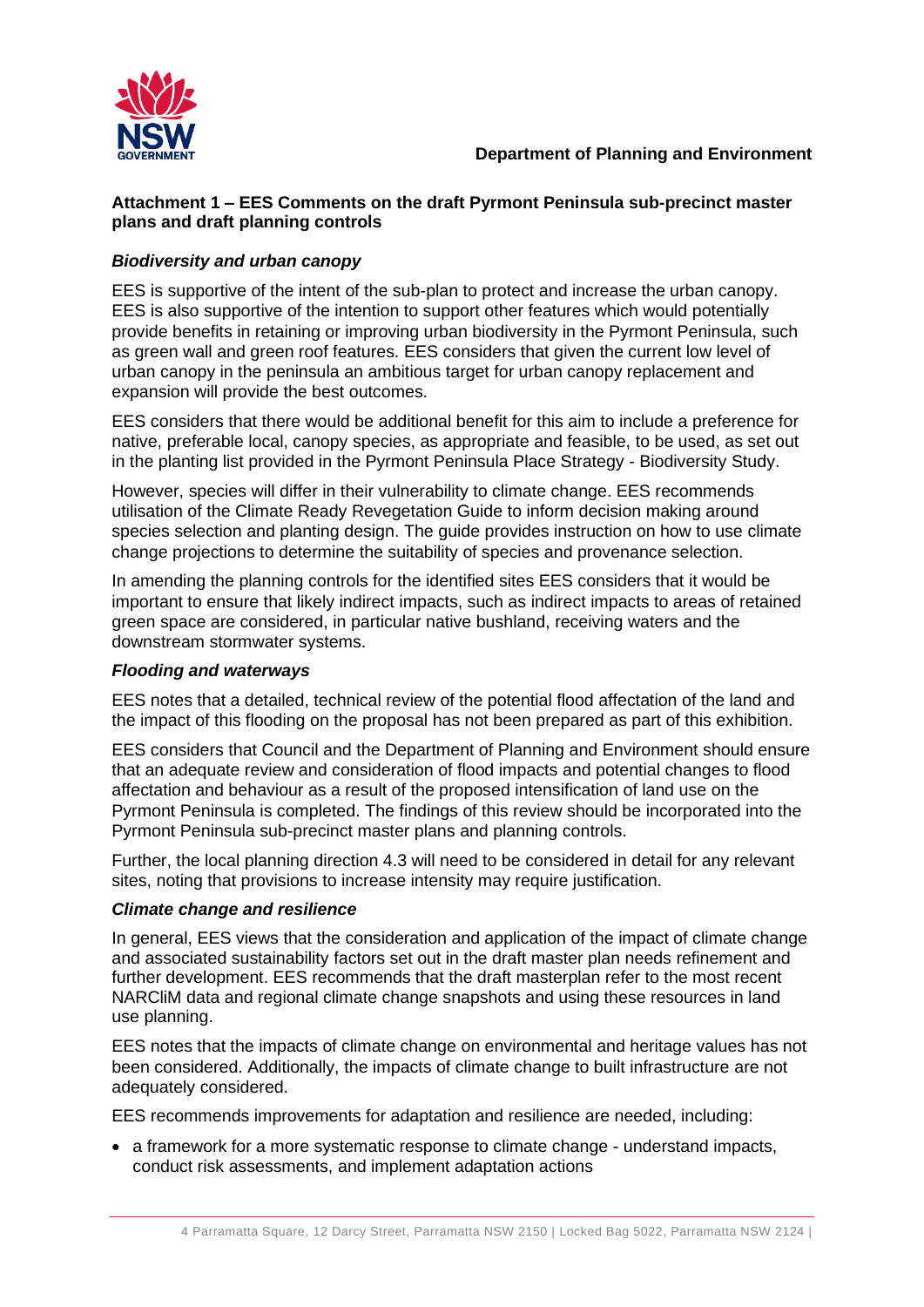- planning for sea level rise impacts by imposing minimum habitable ground floor levels and public open space standards to mitigate coastal inundation
- planning for urban heat impacts by imposing minimum thermal safety performance standards for buildings and minimum shade and amenity requirements for public open space standards to mitigate health impacts form heatwaves

The EIE is not consistent with climate change adaptation objectives of the Eastern City District Plan. https://www.greater.sydney/eastern-city-district-plan/sustainability/resilientcity/adapting-impacts-of-urban-and-natural

- establishing consistency with *Eastern City District Plan* Planning Priority E20 Adapting to the impacts of urban and natural hazards and climate change, in particular:
	- Objective 36 People and places adapt to climate change and future shocks and stresses
	- Objective 37 Exposure to natural and urban hazards is reduced
	- Objective 38 Heatwaves and extreme heat are managed
- establishing consistency with the Strategic planning for natural hazards in NSW Natural Hazards package and supporting documents.

EES notes that The Pyrmont Peninsula is proposed to be a Low Carbon High Performance Precinct, with emissions reduction towards net zero emissions a key priority for this place. It is unclear what 'Low Carbon High performance' means and what is expected of developers.

EES recommends that a net zero emissions objective use stronger language and be more up to date. It may be also be worthwhile creating more definition in the City of Sydney's proposed planning controls. It is also assumed that each sub-precinct may require its own strategy to achieve low emissions and this may require more refinement.

#### *The Pyrmont Design Guideline*

Overall EES recommends including objectives that ensure development account for climate change impacts. This should include:

- including objectives that ensure development account for [sea level rise impacts](https://climatechange.environment.nsw.gov.au/Impacts-of-climate-change/Coasts-and-sea-level-rise) by imposing minimum habitable ground floor levels and public open space standards to mitigate coastal inundation
- including objectives that ensure development account for [urban heat impacts](https://climatechange.environment.nsw.gov.au/Impacts-of-climate-change/Heat) by imposing minimum thermal safety performance standards for buildings and minimum shade and amenity requirements for public open space standards to mitigate health impacts form heatwaves
- addressing urban heat through building design at precinct scale that considers climate change and future climatic conditions to ensure that buildings and public spaces are designed to protect occupants in the event of heatwaves and extreme heat events
- referring directly to urban heat risks and increasing heatwaves to be treated through green infrastructure and explanation of how green infrastructure and water sensitive urban design (WSUD) can mitigate the impacts.

EES suggests reviewing recent reporting from Resilience NSW on the need for planning reform in NSW: "*Develop precinct based or commercial centre approaches to integration including design, land use activity, response capability, heat island effect and provision of cool places across all agencies*" - [Heatwave and building codes in New South Wales: issues](https://www.bnhcrc.com.au/sites/default/files/managed/downloads/heatwave_and_building_codes_in_nsw_final_report_200521_0.pdf)  [and prospects](https://www.bnhcrc.com.au/sites/default/files/managed/downloads/heatwave_and_building_codes_in_nsw_final_report_200521_0.pdf)

EES recommends the consideration of additional 'public benefits' under a climate change scenario. These public benefits should include:

- the benefits of green infrastructure for urban heat
- energy efficiency benefits for resilience of buildings and thermal safety.